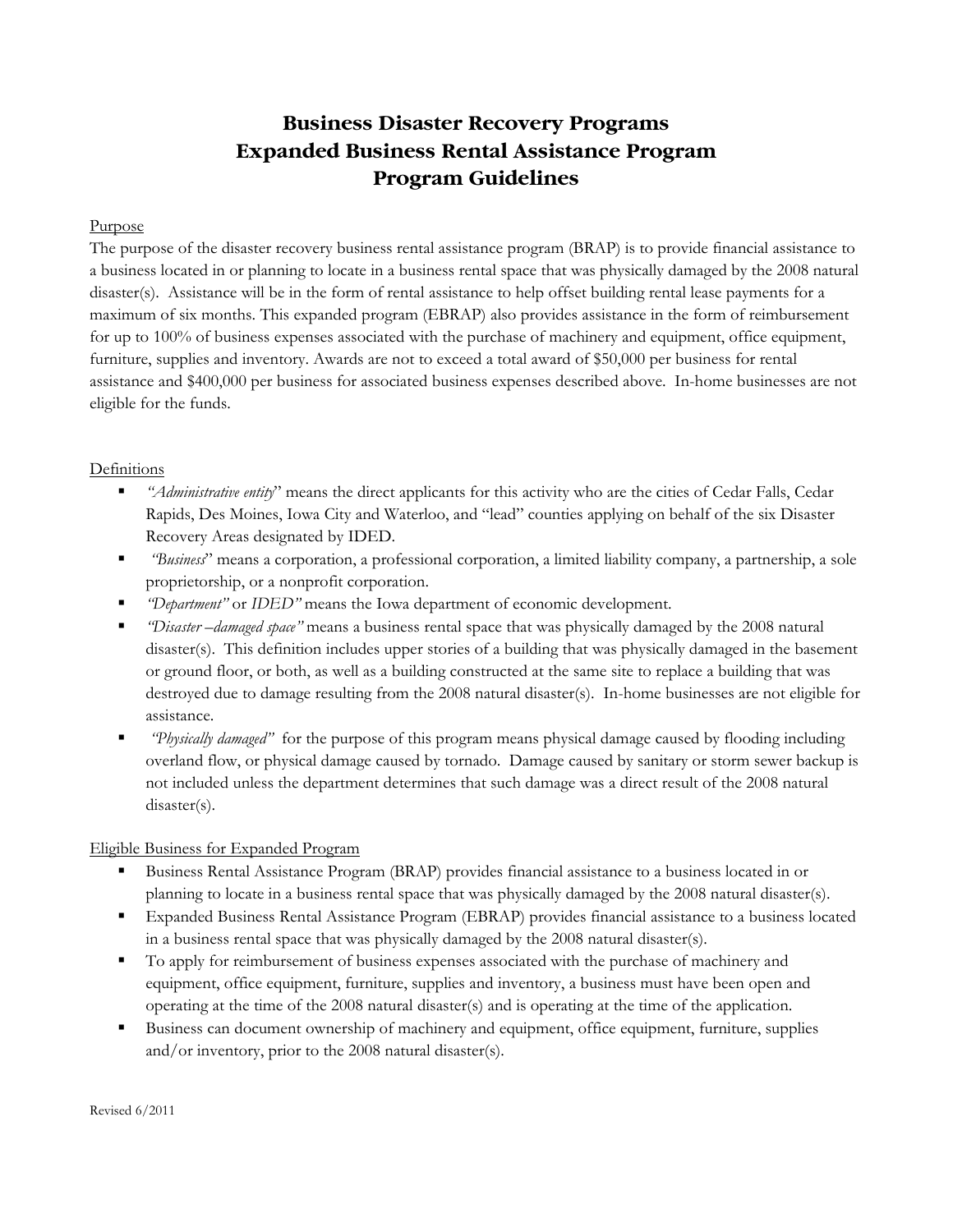- Business can document business expenses associated with the purchase of machinery and equipment, office equipment, furniture, supplies and inventory after the 2008 natural disaster(s).
- Commercial portion of mixed use facilities are eligible. However, residential facilities are not eligible.
- Rental reimbursement (BRAP) is available to pay for space one time. Reimbursement is first available to the primary leaseholder, then to the holder of the sublease.

Ineligible Business for Replacement of Equipment under the Expanded Program (EBRAP)

- Start-up business or existing businesses relocating from a non-disaster damaged space to a disaster damaged space are not eligible for reimbursement for equipment. However, these businesses are eligible for rental reimbursement.
- Businesses located on the upper floors of disaster impacted buildings that did not sustain any direct physical damage to the rental space are not eligible for equipment reimbursement. However, these businesses are eligible for rental reimbursement.

Eligible expanded program activities; maximum amount of assistance

- BRAP/EBRAP is one Assistance Program with a maximum award of \$50,000 for rental assistance and a maximum award of \$400,000for business expenses associated with the purchase of machinery and equipment, office equipment, furniture, supplies and inventory.
- Maximum award amount for Expanded Business Rental Assistance Program (EBRAP) is 100% of actual business expenses associated with the purchase of machinery and equipment, office equipment, furniture, supplies and inventory, not reimbursed by insurance, government sources, forgivable loans or grants, up to the \$400,000.
- Inventory and supplies purchases may be reimbursed up to  $2.0$  times the inventory and supplies expenses shown on 2007 or 2008 tax returns or other approved supporting tax schedule.

Ineligible Program Expenditures

- Construction/maintenance/leaseholder expenses, purchase/lease of vehicles and leased equipment are not eligible for reimbursement. However, vehicles are eligible for reimbursement when the applicant is a car dealership and the vehicles are considered inventory.
- Improvements or personal property attached to real property and/or to the extent it becomes real property are not eligible reimbursement expenses.

## Duplication of Benefits

 Business has completed and submitted the required Consent and Release Form, Subrogation Agreement, and Duplication of Benefits Affidavit.

## Distribution of funds to administrative entities

- Funds will be awarded to administrative entities on a first-come, first served, based on amount needed for business applications approved and forwarded to IDED.
- An administrative entity shall award funds to an eligible business in the form of a grant for reimbursement for replacement costs or in the form of a forgivable loan to a business that has entered into a minimum one-year, market-rate lease agreement. A forgivable loan is a loan that will be forgiven if the business remains open for the duration of the six-month period for which rental assistance is awarded.